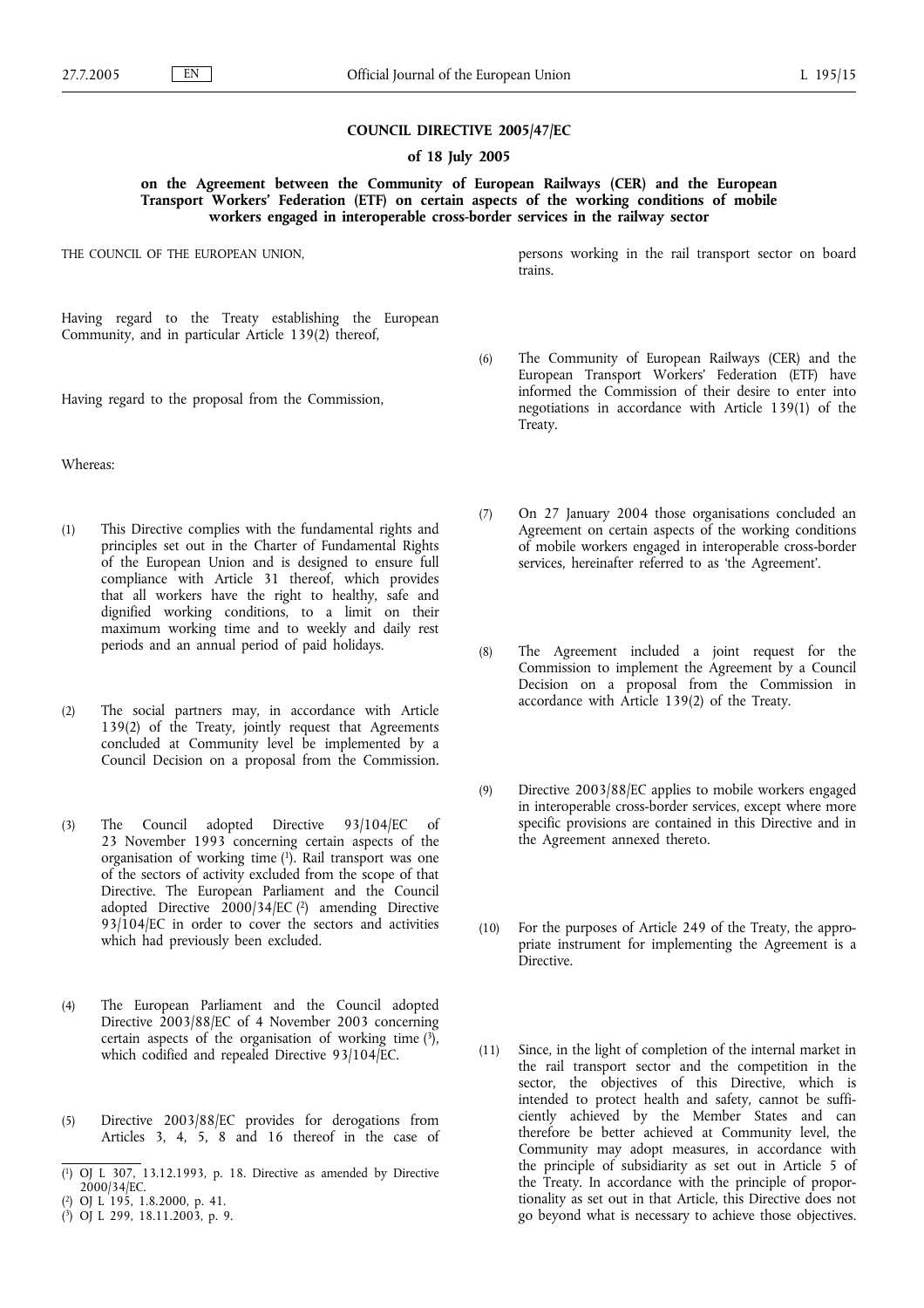- (12) The development of the European railways sector requires close monitoring of the role of current and new actors, in order to ensure harmonious development throughout the Community. The European social dialogue in this field should be able to reflect this development and to take it into account as far as possible.
- (13) This Directive leaves the Member States free to define those terms of the Agreement that it does not specify in accordance with national legislation and practice, as is the case for other Directives on social policy matters using similar terms, as long as the definitions used are compatible with the Agreement.
- (14) The Commission has prepared its proposal for a Directive in accordance with its Communication of 20 May 1998 entitled 'Adapting and promoting social dialogue at Community level', taking into account the representative status of the contracting parties and the legality of each clause of the Agreement; the signatories are sufficiently representative of the mobile railway workers assigned to interoperable cross-border services run by the railway companies.
- (15) The Commission has drawn up its proposal for a Directive in accordance with Article 137(2) of the Treaty, which provides that Directives in the social domain shall avoid imposing administrative, financial and legal constraints in a way which would hold back the creation and development of small and medium-sized undertakings.
- (16) This Directive and the Agreement lay down minimum standards; the Member States and/or the social partners should be able to maintain or introduce more favourable provisions.
- (17) The Commission has informed the European Parliament, the European Economic and Social Committee and the Committee of the Regions by sending them the proposal for a Directive for implementing the Agreement.
- (18) The European Parliament adopted a resolution on the Agreement of the social partners on 26 May 2005.
- (19) Implementing the Agreement will contribute to achieving the aims set out in Article 136 of the Treaty.

(20) In accordance with paragraph 34 of the Interinstitutional agreement on better law-making (1), Member States will be encouraged to draw up, for themselves and in the interest of the Community, their own tables, which will, as far as possible, illustrate the correlation between this Directive and the transposition measures and to make them public,

HAS ADOPTED THIS DIRECTIVE:

## *Article 1*

The purpose of this Directive is to implement the Agreement concluded on 27 January 2004 between the Community of European Railways (CER) and the European Transport Workers' Federation (ETF) on certain aspects of the working conditions of mobile workers engaged in interoperable crossborder services.

The text of the Agreement is annexed to this Directive.

## *Article 2*

1. Member States may maintain or introduce more favourable provisions than those laid down by this Directive.

2. The implementation of this Directive shall under no circumstances constitute sufficient grounds for justifying a reduction in the general level of protection of workers in the fields covered by this Directive. This shall be without prejudice to the rights of Member States and/or management and labour to lay down, in the light of changing circumstances, different legislative, regulatory or contractual arrangements to those prevailing at the time of the adoption of this Directive, provided always that the minimum requirements laid down in this Directive are complied with.

#### *Article 3*

Without prejudice to the provisions of the Agreement on the follow-up and evaluation by the signatories, the Commission shall, after consulting management and labour at European level, report to the European Parliament and the Council on the implementation of this Directive in the context of the development of the railways sector, before 27 July 2011.

<sup>(</sup> 1) OJ C 321, 31.12.2003, p. 1.